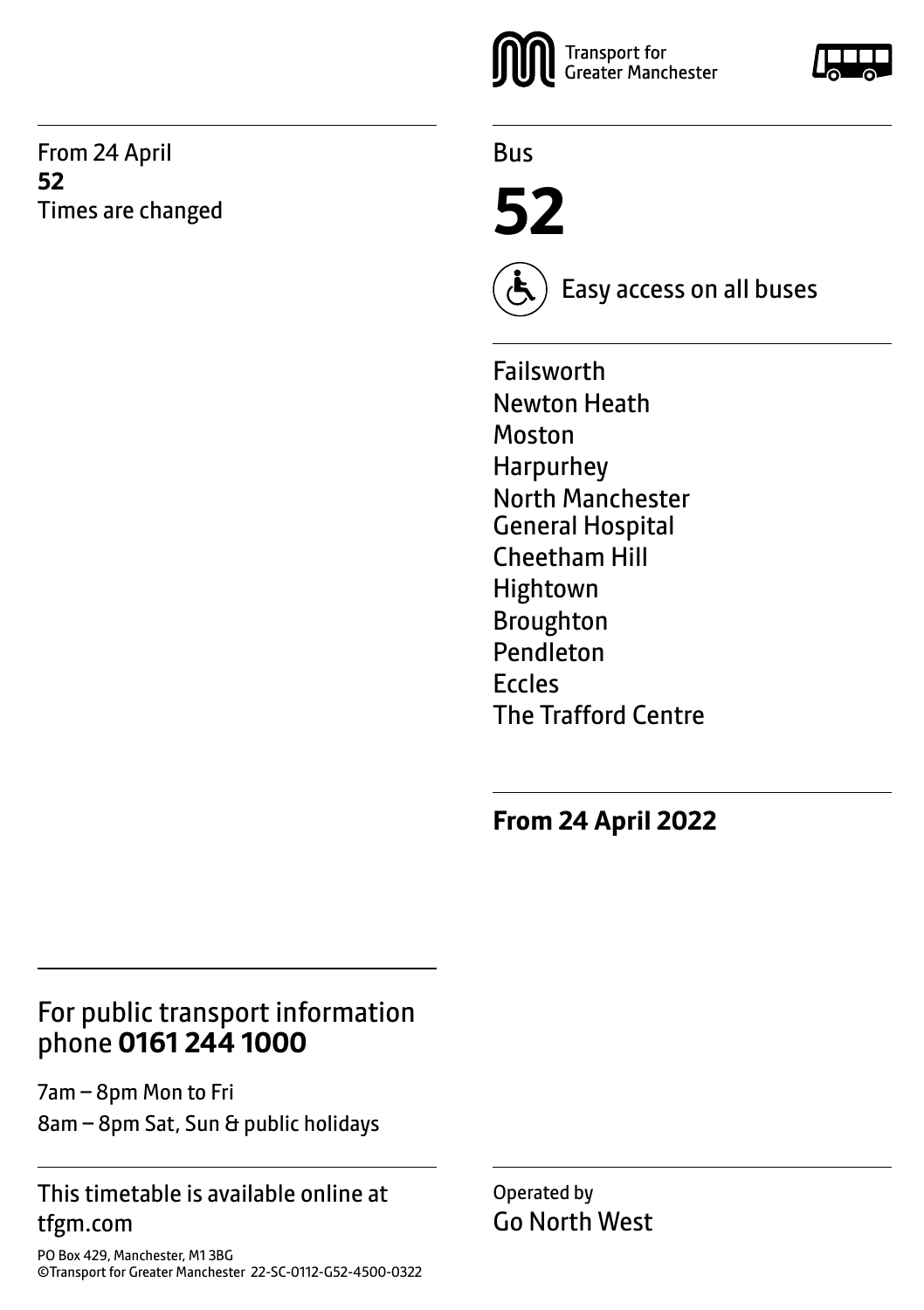# Additional information

# Alternative format

To ask for leaflets to be sent to you, or to request large print, Braille or recorded information phone 0161 244 1000 or visit tfgm.com

### Easy access on buses



scheduled to run.

 Journeys run with low floor buses have no steps at the entrance, making getting on and off easier. Where shown, low floor buses have a ramp for access and a dedicated space for wheelchairs and pushchairs inside the bus. The bus operator will always try to provide easy access services where these services are

# Using this timetable

Timetables show the direction of travel, bus numbers and the days of the week. Main stops on the route are listed on the left. Where no time is shown against a particular stop, the bus does not stop there on that journey. Check any letters which are shown in the timetable against the key at the bottom of the page.

# Where to find information about service changes

tfgm.com Bus station posters Leaflets from outlets.

# Tickets and information

Bus companies offer a range of tickets for use on their own buses. For travel on any service in the County, use System One tickets, including DaySaver. Travelshops provide tickets, information and journey planning advice on buses, trains and trams for work and pleasure.

# Using the 24 hour clock

Times are shown in four figures. The first two are the hour and the last two are the minutes.

0753 is 53 minutes past 7am 1953 is 53 minutes past 7pm



# Operator details

#### **Go North West**

Queens Road Depot Boyle Street Manchester M8 8UE Telephone 0330 1234 121 email ask@gonorthwest.co.uk

### **Travelshops**

#### **Eccles Church Street**

Mon to Fri 7.30am to 4pm Saturday 8am to 11.45am and 12.30pm to 3.30pm Sunday\* Closed

#### **Manchester Shudehill Interchange**

Mon to Sat 7am to 6pm Sunday 8am to 1.15pm and 2pm to 4pm Public hols 8am to 5.20pm

#### **Middleton Bus Station**

Mon to Sat 8.30am to 1.15pm and 2pm to 4pm Sunday\* Closed

#### **Oldham Bus Station**

Mon to Fri 7am to 5.30pm Saturday 8am to 5.30pm Sunday\* Closed \*Including public holidays

Printed on coated recycled paper made using 50% recycled fibre from post consumer sources and 50% virgin fibre from sustainable forests.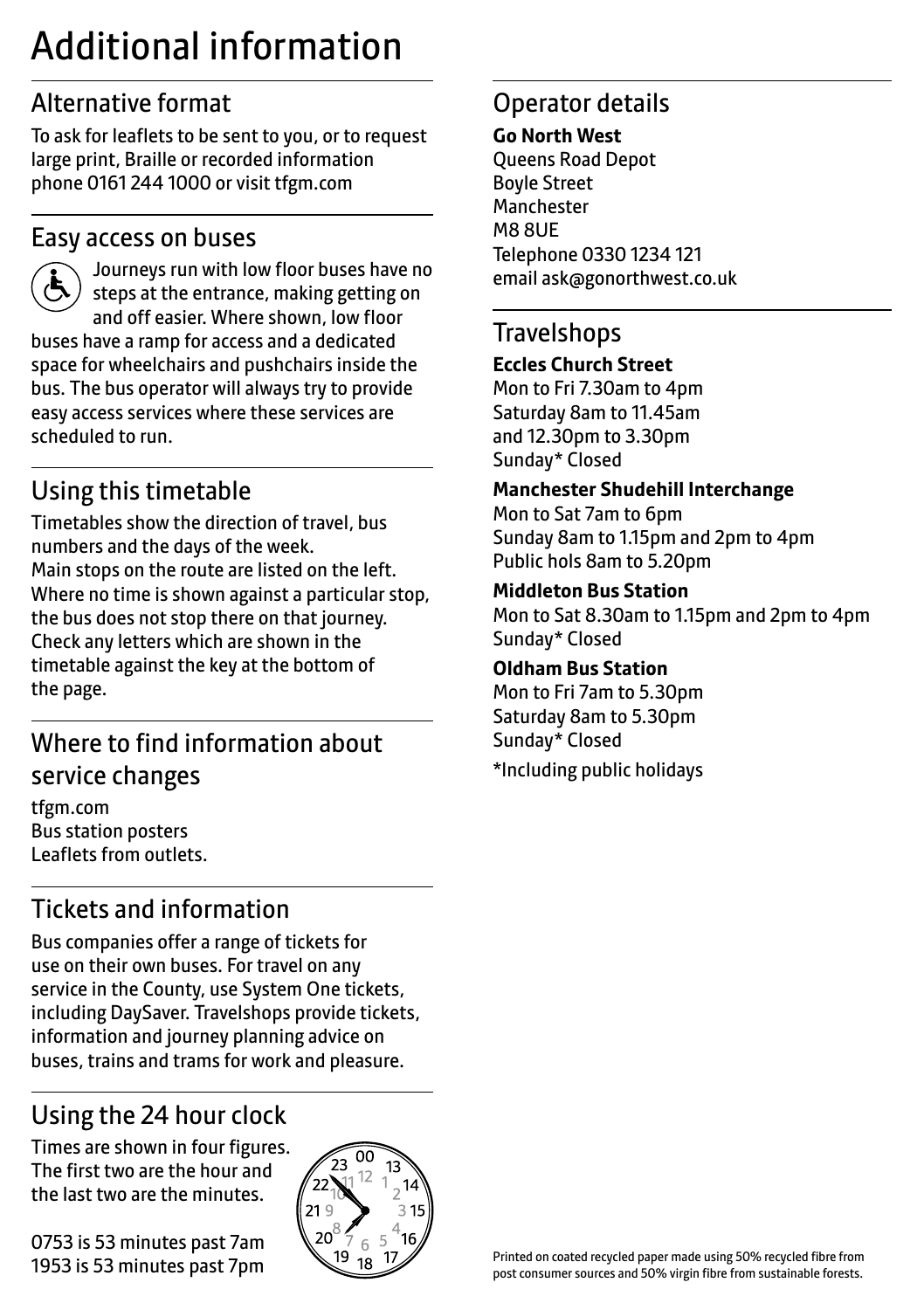# Mondays to Fridays

| Failsworth, Tesco                 |      |      |      |      |      |      |       |      | 0603 |      | 0618 |      |      | 0648 |      |      | 0717 |      |      |
|-----------------------------------|------|------|------|------|------|------|-------|------|------|------|------|------|------|------|------|------|------|------|------|
| Newton Heath, Old Church Street   |      |      |      |      |      |      |       |      | 0611 |      | 0627 |      |      | 0657 |      |      | 0728 |      |      |
| Moston, Ben Brierley              |      |      |      |      |      |      |       |      | 0620 |      | 0637 |      |      | 0707 |      |      | 0739 |      |      |
| North Manchester General Hospital |      |      |      |      |      |      |       |      | 0634 |      | 0651 |      |      | 0721 |      |      | 0753 |      |      |
| Cheetham Hill, Crescent Road      | 0445 | 0505 | 0525 | 0544 | 0556 | 0608 | ุกธวก | 0631 | 0641 | 0651 | 0701 |      | 0721 | 0731 | 0741 | 0751 | 0803 | 0815 | 0825 |
| Higher Broughton, McDonalds       | 0453 | 0513 | 0533 | 0552 | 0604 | 0616 | 0628  | 0640 | 0651 | 070. | ገ711 |      | 0733 | በ743 | 0753 | 0803 | 0815 | 0827 | 0837 |
| <b>Salford Shopping Centre</b>    | 0504 | 0524 | 0544 | 0604 | 0616 | 0628 | 0640  | 0652 | 0703 | 0713 | 0724 | 0736 | 0746 | 0758 | 0808 | 0819 | 0830 | 0842 | 0852 |
| Salford Royal Hospital            | 0514 | 0534 | 0554 | 0615 | 0627 | 0639 | 0651  | 0704 | 0715 | 0725 | 0738 | 0751 | 0801 | 0813 | 0823 | 0833 | 0845 | 0857 | 0906 |
| Eccles, Interchange               | 0519 | 0539 | 0559 | 0620 | 0632 | 0644 | 0657  | 0709 | 0721 | 0730 | 0743 | 0757 | 0806 | 0818 | 0829 | 0838 | 0850 | 0903 | 0911 |
| The Trafford Centre, Bus Station  |      |      |      |      |      |      | 0710  |      | 0734 |      |      | 0810 |      |      | 0842 |      |      | 0916 |      |
|                                   |      |      |      |      |      |      |       |      |      |      |      |      |      |      |      |      |      |      |      |
| Failsworth, Tesco                 | 0745 |      |      | 0817 |      |      | 0851  |      |      | 0922 |      |      | 0952 |      |      | 1022 |      |      | 1052 |
| Newton Heath, Old Church Street   | 0800 |      |      | 0828 |      |      | 0901  |      |      | 0931 |      |      | 1001 |      |      | 1031 |      |      | 1101 |
| Moston, Ben Brierley              | 0811 |      |      | 0839 |      |      | 0911  |      |      | 0941 |      |      | 1011 |      |      | 1041 |      |      | 1111 |
| North Manchester General Hospital | 0825 |      |      | 0855 |      |      | 0925  |      |      | 0955 |      |      | 1025 |      |      | 1055 |      |      | 1125 |
| Cheetham Hill, Crescent Road      | 0835 | 0845 | 0855 | 0905 | 0915 | 0925 | 0935  | 0945 | 0955 | 1005 | 1015 | 1025 | 1035 | 1045 | 1055 | 1105 | 1115 | 1125 | 1135 |
| Higher Broughton, McDonalds       | 0847 | 0857 | 0907 | 0917 | 0926 | 0936 | 0946  | 0955 | 1005 | 1015 | 1025 | 1035 | 1045 | 1055 | 1105 | 1115 | 1125 | 1135 | 1145 |
| <b>Salford Shopping Centre</b>    | 0901 | 0910 | 0919 | 0929 | 0938 | 0948 | 0958  | 1007 | 1017 | 1027 | 1037 | 1047 | 1057 | 1107 | 1117 | 1127 | 1137 | 1147 | 1157 |
| Salford Royal Hospital            | 0914 | 0923 | 0931 | 0941 | 0950 | 1000 | 1010  | 1019 | 1029 | 1039 | 1049 | 1059 | 1109 | 1119 | 1129 | 1139 | 1149 | 1159 | 1209 |
| Eccles, Interchange               | 0919 | 0929 | 0936 | 0946 | 0956 | 1005 | 1015  | 1025 | 1034 | 1044 | 1055 | 1104 | 1114 | 1125 | 1134 | 1144 | 1155 | 1204 | 1214 |
| The Trafford Centre, Bus Station  |      | 0942 |      |      | 1009 |      |       | 1038 |      |      | 1108 |      |      | 1138 |      |      | 1208 |      |      |

& - All bus 52 journeys are run using easy access buses. See inside front cover of this leaflet for details

Ï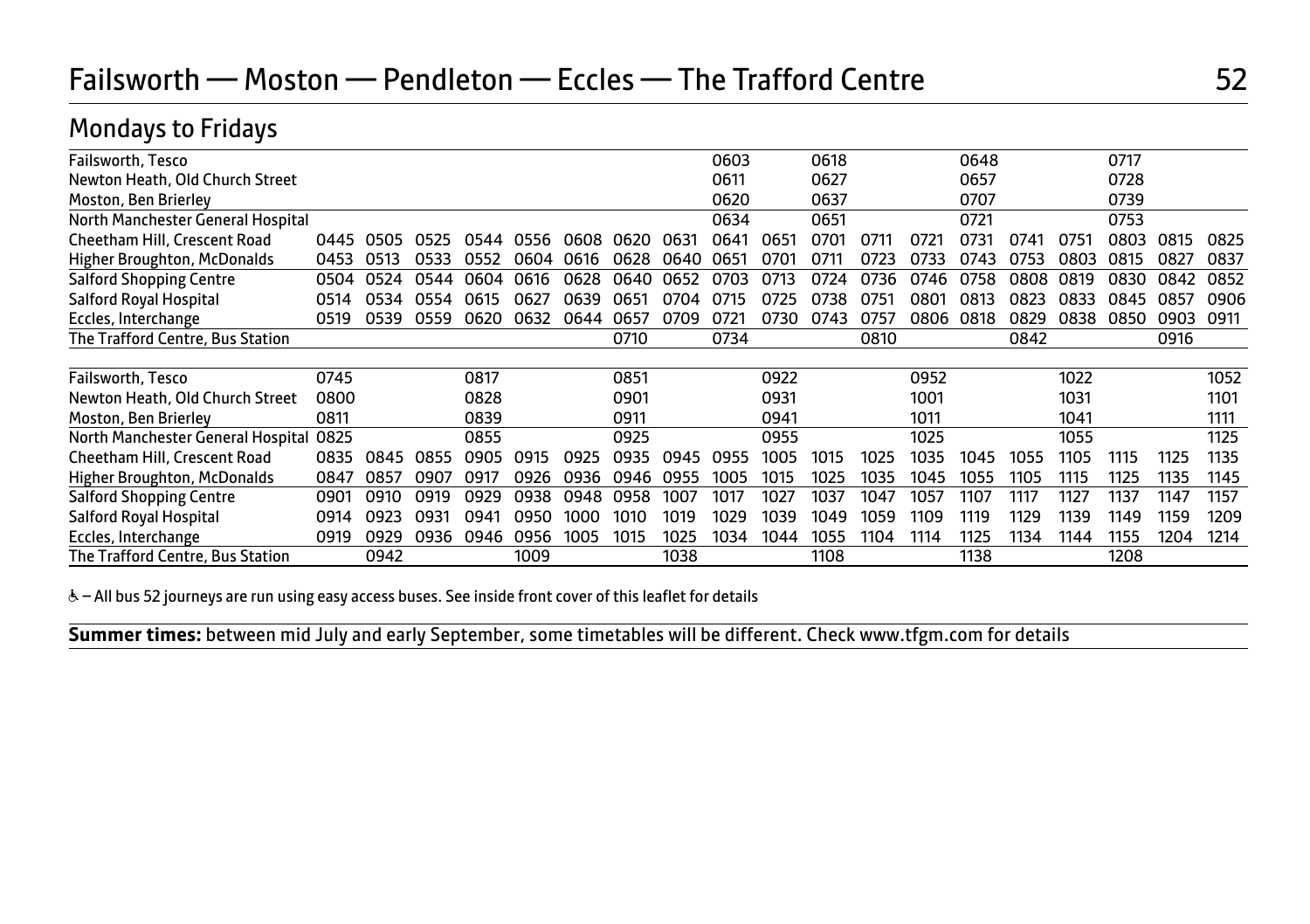# Mondays to Fridays (continued)

| Failsworth, Tesco                      |      |      |      | 22   |      |      | 52   |      |      |       |      | 1352 |      |      | 1420 |      |      | 1443 |      |
|----------------------------------------|------|------|------|------|------|------|------|------|------|-------|------|------|------|------|------|------|------|------|------|
| Newton Heath, Old Church Street        |      |      |      | 31   |      |      | 01   |      |      |       |      | 1401 |      |      | 1430 |      |      | 1503 |      |
| Moston, Ben Brierley                   |      |      |      | 41   |      |      | 11   |      |      | mins  |      | 1411 |      |      | 1440 |      |      | 1516 |      |
| North Manchester General Hospital      |      |      | then | 55   |      |      | 25   |      |      | past  |      | 1425 |      |      | 1455 |      |      | 1531 |      |
| Cheetham Hill, Crescent Road           | 1145 | 1155 | at   | 05   | 15   | 25   | 35   | 45   | 55   | each  | 1425 | 1435 | 1445 | 1455 | 1505 | 1517 | 1529 | 1541 | 1553 |
| <b>Higher Broughton, McDonalds</b>     | 1155 | 1206 |      | 16   | 26   | 36   | 46   | 56   | 06   | hour  | 1436 | 1446 | 1456 | 1506 | 1517 | 1529 | 1541 | 1554 | 1606 |
| <b>Salford Shopping Centre</b>         | 1207 | 1218 |      | 28   | 38   | 48   | 58   | 08   | 18   | until | 1448 | 1458 | 1510 | 1521 | 1532 | 1544 | 1556 | 1609 | 1621 |
| Salford Royal Hospital                 | 1219 | 1230 |      | 40   | 50   | 00   | 10   | 20   | 30   |       | 1500 | 1510 | 1524 | 1535 | 1545 | 1558 | 1610 | 1623 | 1635 |
| Eccles, Interchange                    | 1224 | 1235 |      | 45   | 56   | 05   | 15   | 26   | 35   |       | 1505 | 1516 | 1529 | 1540 | 1551 | 1603 | 1615 | 1629 | 1640 |
| The Trafford Centre, Bus Station       | 1237 |      |      |      | 09   |      |      | 39   |      |       |      | 1529 |      |      | 1604 |      |      | 1642 |      |
| Failsworth, Tesco                      | 1522 |      |      | 1554 |      |      | 1624 |      |      | 1654  |      |      | 1724 |      |      | 1754 |      | 1822 | 1852 |
| Newton Heath, Old Church Street        | 1531 |      |      | 1603 |      |      | 1633 |      |      | 1703  |      |      | 1733 |      |      | 1803 |      | 1831 | 1901 |
| Moston, Ben Brierley                   | 1541 |      |      | 1613 |      |      | 1643 |      |      | 1713  |      |      | 1743 |      |      | 1813 |      | 1840 | 1910 |
| North Manchester General Hospital 1555 |      |      |      | 1627 |      |      | 1657 |      |      | 1727  |      |      | 1757 |      |      | 1827 |      | 1854 | 1924 |
| Cheetham Hill, Crescent Road           | 1605 | 1617 | 1627 | 1637 | 1647 | 1657 | 1707 | 1717 | 1727 | 1737  | 1747 | 1757 | 1807 | 1817 | 1827 | 1837 | 1847 | 1902 | 1932 |
| <b>Higher Broughton, McDonalds</b>     | 1617 | 1629 | 1639 | 1649 | 1659 | 1709 | 1720 | 1729 | 1739 | 1749  | 1759 | 1809 | 1819 | 1828 | 1838 | 1848 | 1857 | 1913 | 1942 |
| <b>Salford Shopping Centre</b>         | 1632 | 1644 | 1654 | 1704 | 1714 | 1724 | 1735 | 1744 | 1754 | 1803  | 1811 | 1821 | 1831 | 1840 | 1850 | 1900 | 1908 | 1924 | 1953 |
| Salford Royal Hospital                 | 1645 | 1657 | 1707 | 1717 | 1727 | 1737 | 1748 | 1756 | 1806 | 1815  | 1823 | 1833 | 1843 | 1852 | 1902 | 1912 | 1920 |      | 2004 |
| Eccles, Interchange                    | 1650 | 1703 | 1712 | 1722 | 1733 | 1742 | 1753 | 1802 | 1811 | 1820  | 1829 | 1838 | 1848 | 1858 | 1907 | 1917 | 1926 |      | 2009 |
| The Trafford Centre, Bus Station       |      | 1716 |      |      | 1746 |      |      | 1815 |      |       | 1842 |      |      | 1911 |      |      | 1939 |      | 2020 |
| Failsworth, Tesco                      | 1922 | 1952 | 2052 | 2152 | 2252 |      |      |      |      |       |      |      |      |      |      |      |      |      |      |
| Newton Heath, Old Church Street        | 1931 | 2001 | 2101 | 2201 | 2301 |      |      |      |      |       |      |      |      |      |      |      |      |      |      |
| Moston, Ben Brierley                   | 1940 | 2010 | 2110 | 2210 | 2310 |      |      |      |      |       |      |      |      |      |      |      |      |      |      |
| North Manchester General Hospital      | 1954 | 2022 | 2122 | 2222 | 2322 |      |      |      |      |       |      |      |      |      |      |      |      |      |      |
| <b>Cheetham Hill, Crescent Road</b>    | 2000 | 2028 | 2128 | 2228 | 2328 |      |      |      |      |       |      |      |      |      |      |      |      |      |      |
| <b>Higher Broughton, McDonalds</b>     | 2009 | 2038 | 2137 | 2237 | 2337 |      |      |      |      |       |      |      |      |      |      |      |      |      |      |
| <b>Salford Shopping Centre</b>         | 2020 | 2049 | 2148 | 2248 | 2348 |      |      |      |      |       |      |      |      |      |      |      |      |      |      |
| Salford Royal Hospital                 |      | 2059 | 2158 |      |      |      |      |      |      |       |      |      |      |      |      |      |      |      |      |
| Eccles, Interchange                    |      | 2103 | 2202 |      |      |      |      |      |      |       |      |      |      |      |      |      |      |      |      |
| The Trafford Centre, Bus Station       |      | 2115 | 2214 |      |      |      |      |      |      |       |      |      |      |      |      |      |      |      |      |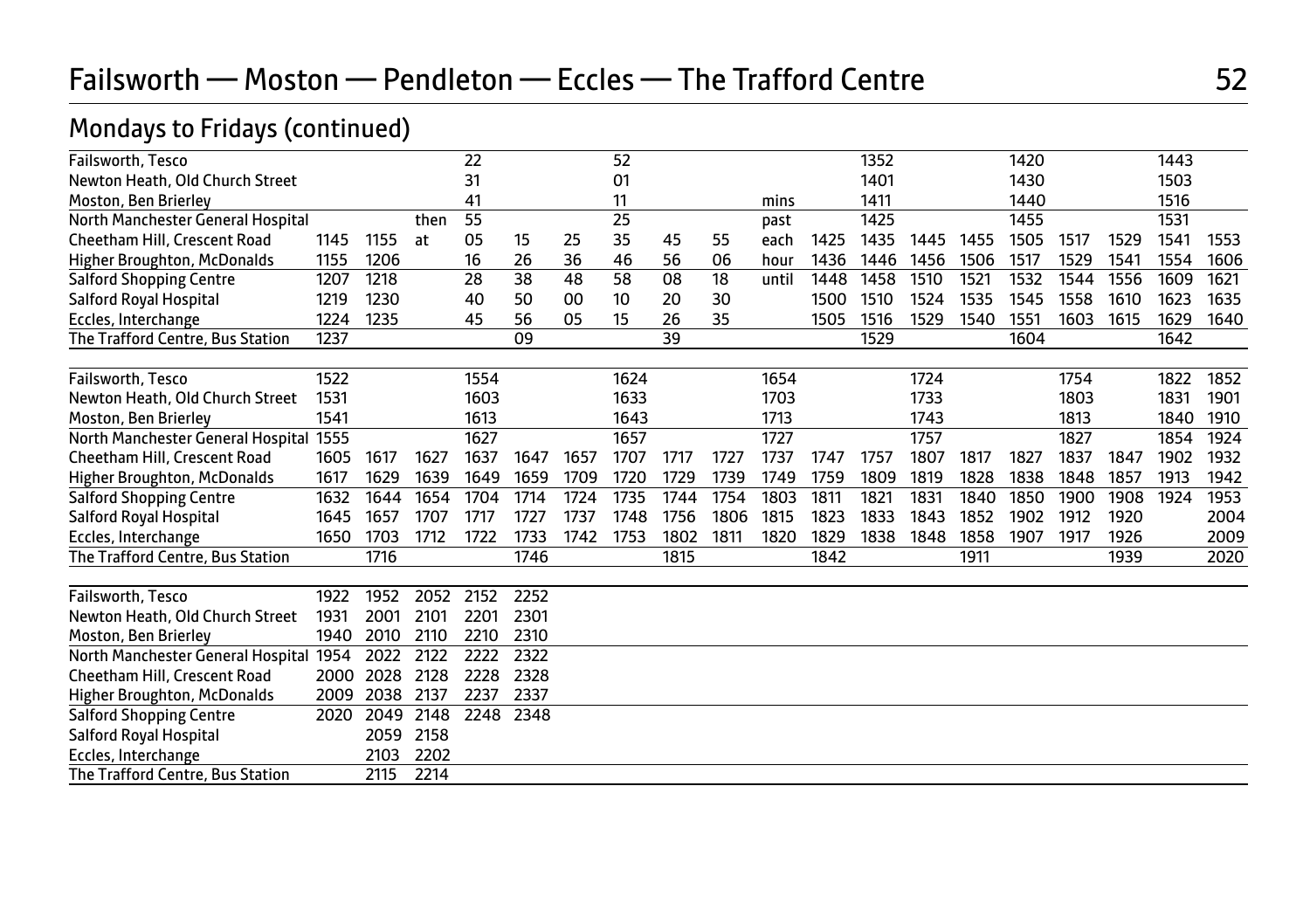# **Saturdays**

| Failsworth, Tesco                   |      |      |      |      |      |      |      |      |      | 0753      |      | 0823 |      |      | 0853 |      |      | 0923  |      |
|-------------------------------------|------|------|------|------|------|------|------|------|------|-----------|------|------|------|------|------|------|------|-------|------|
| Newton Heath, Old Church Street     |      |      |      |      |      |      |      |      |      | 0802      |      | 0832 |      |      | 0902 |      |      | 0932  |      |
| Moston, Ben Brierley                |      |      |      |      |      |      |      |      |      | 0811      |      | 0841 |      |      | 0911 |      |      | 0941  |      |
| North Manchester General Hospital   |      |      |      |      |      |      |      |      |      | 0823      |      | 0853 |      |      | 0925 |      |      | 0955  |      |
| Cheetham Hill, Crescent Road        | 0510 | 0610 | 0640 | 0700 | 0715 | 0730 | 0745 | 0800 | 0815 | 0830      | 0845 | 0900 | 0915 | 0925 | 0935 | 0945 | 0955 | 1005  | 1015 |
| <b>Higher Broughton, McDonalds</b>  | 0518 | 0618 | 0648 | 0708 | 0723 | 0738 | 0753 | 0808 | 0823 | 0839      | 0855 | 0910 | 0925 | 0935 | 0945 | 0955 | 1005 | 1015  | 1025 |
| <b>Salford Shopping Centre</b>      | 0529 | 0629 | 0659 | 0720 | 0735 | 0750 | 0805 | 0820 | 0835 | 0851      | 0907 | 0922 | 0937 | 0947 | 0957 | 1007 | 1017 | 1027  | 1037 |
| Salford Royal Hospital              | 0539 | 0639 | 0709 | 0730 | 0745 | 0800 | 0816 | 0831 |      | 0846 0902 | 0919 | 0934 | 0949 | 0959 | 1009 | 1019 | 1029 | 1039  | 1049 |
| Eccles, Interchange                 | 0544 | 0644 | 0714 | 0735 | 0750 | 0805 | 0821 | 0836 | 0851 | 0907      | 0925 | 0939 | 0955 | 1004 | 1014 | 1025 | 1034 | 1044  | 1055 |
| The Trafford Centre, Bus Station    |      |      | 0725 |      | 0803 |      | 0834 |      | 0904 |           | 0938 |      | 1008 |      |      | 1038 |      |       | 1108 |
|                                     |      |      |      |      |      |      |      |      |      |           |      |      |      |      |      |      |      |       |      |
| Failsworth, Tesco                   |      | 0952 |      |      | 1022 |      |      | 1052 |      |           |      | 22   |      |      | 52   |      |      |       |      |
| Newton Heath, Old Church Street     |      | 1001 |      |      | 1031 |      |      | 1101 |      |           |      | 31   |      |      | 01   |      |      |       |      |
| Moston, Ben Brierley                |      | 1011 |      |      | 1041 |      |      | 1111 |      |           |      | 41   |      |      | 11   |      |      | mins  |      |
| North Manchester General Hospital   |      | 1025 |      |      | 1055 |      |      | 1125 |      |           | then | 55   |      |      | 25   |      |      | past  |      |
| <b>Cheetham Hill, Crescent Road</b> | 1025 | 1035 | 1045 | 1055 | 1105 | 1115 | 1125 | 1135 | 1145 | 1155      | at   | 05   | 15   | 25   | 35   | 45   | 55   | each  | 1715 |
| <b>Higher Broughton, McDonalds</b>  | 1035 | 1045 | 1055 | 1105 | 1115 | 1126 | 1136 | 1146 | 1156 | 1206      |      | 16   | 26   | 36   | 46   | 56   | 06   | hour  | 1726 |
| <b>Salford Shopping Centre</b>      | 1047 | 1057 | 1107 | 1117 | 1127 | 1138 | 1148 | 1158 | 1208 | 1218      |      | 28   | 38   | 48   | 58   | 08   | 18   | until | 1738 |
| Salford Royal Hospital              | 1059 | 1109 | 1119 | 1129 | 1139 | 1150 | 1200 | 1210 | 1220 | 1230      |      | 40   | 50   | 00   | 10   | 20   | 30   |       | 1750 |
| Eccles, Interchange                 | 1104 | 1114 | 1125 | 1134 | 1144 | 1156 | 1205 | 1215 | 1226 | 1235      |      | 45   | 56   | 05   | 15   | 26   | 35   |       | 1756 |
| The Trafford Centre, Bus Station    |      |      | 1138 |      |      | 1209 |      |      | 1239 |           |      |      | 09   |      |      | 39   |      |       | 1809 |
|                                     |      |      |      |      |      |      |      |      |      |           |      |      |      |      |      |      |      |       |      |
| Failsworth, Tesco                   |      | 1652 |      | 1722 | 1752 | 1822 | 1852 | 1952 | 2052 | 2152      | 2252 |      |      |      |      |      |      |       |      |
| Newton Heath, Old Church Street     |      | 1701 |      | 1731 | 1801 | 1831 | 1901 | 2001 | 2101 | 2201      | 2301 |      |      |      |      |      |      |       |      |
| Moston, Ben Brierley                |      | 1711 |      | 1740 | 1810 | 1840 | 1910 | 2010 | 2110 | 2210      | 2310 |      |      |      |      |      |      |       |      |
| North Manchester General Hospital   |      | 1725 |      | 1754 | 1823 | 1853 | 1922 | 2022 | 2122 | 2222      | 2322 |      |      |      |      |      |      |       |      |
| Cheetham Hill, Crescent Road        | 1725 | 1735 | 1745 | 1800 | 1829 | 1859 | 1928 | 2028 | 2128 | 2228      | 2328 |      |      |      |      |      |      |       |      |
| <b>Higher Broughton, McDonalds</b>  | 1736 | 1746 | 1756 | 1810 | 1839 | 1909 | 1938 | 2038 | 2137 | 2237      | 2337 |      |      |      |      |      |      |       |      |
| <b>Salford Shopping Centre</b>      | 1748 | 1758 | 1808 | 1822 | 1850 | 1920 | 1949 | 2049 | 2148 | 2248      | 2348 |      |      |      |      |      |      |       |      |
| Salford Royal Hospital              | 1800 | 1810 | 1820 | 1834 | 1901 |      | 1959 | 2059 |      |           |      |      |      |      |      |      |      |       |      |
| Eccles, Interchange                 | 1804 | 1815 | 1826 | 1839 | 1905 |      | 2003 | 2103 |      |           |      |      |      |      |      |      |      |       |      |
| The Trafford Centre, Bus Station    |      |      | 1839 |      | 1917 |      | 2015 | 2115 |      |           |      |      |      |      |      |      |      |       |      |

& - All bus 52 journeys are run using easy access buses. See inside front cover of this leaflet for details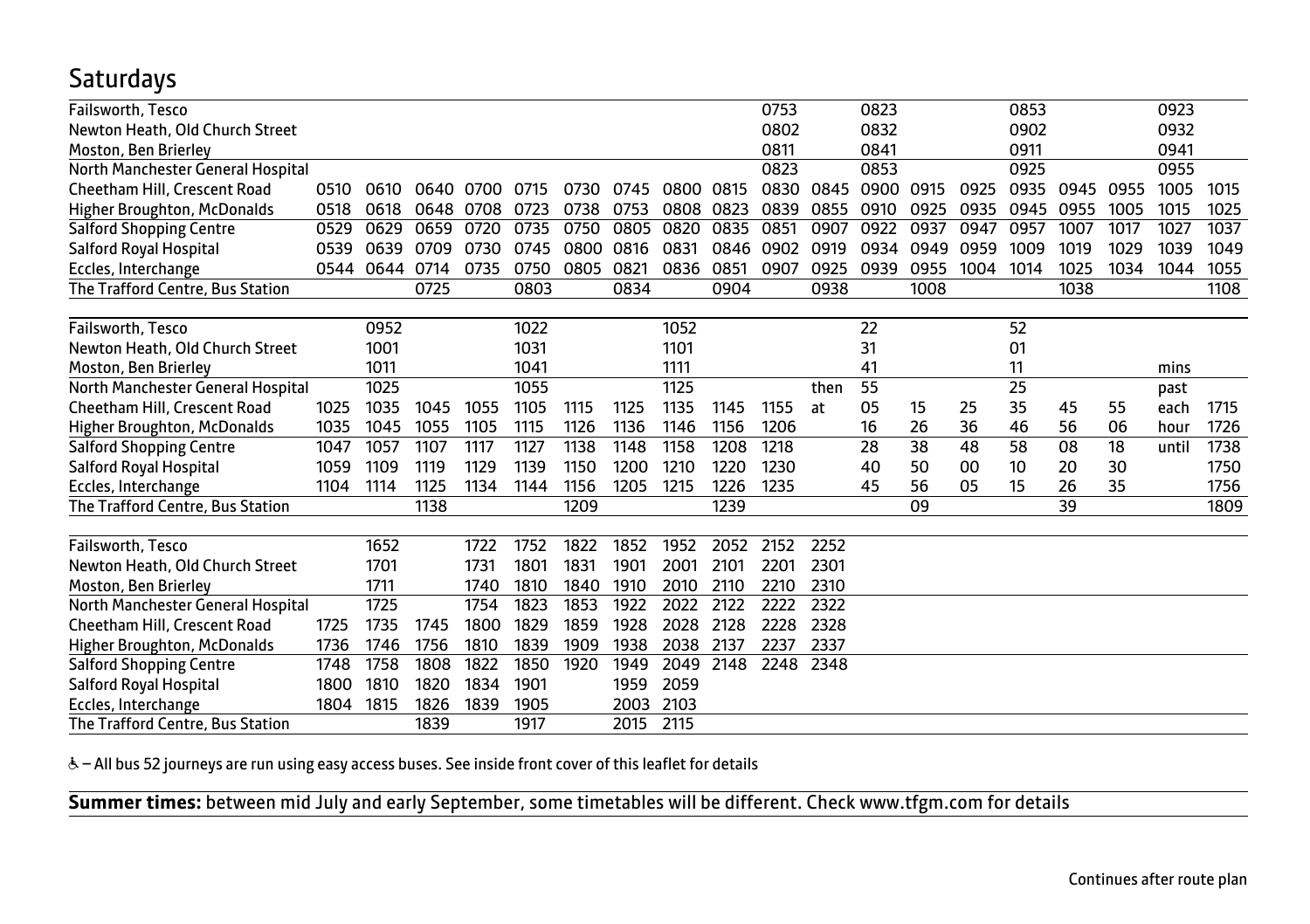

Contains Ordnance Survey data ©Crown copyright and database right 2010 ©0100022610 Transport for Greater Manchester 2022 Transport for Greater Manchester uses reasonable endeavours to check the accuracy of information published and to publish changes to information in a timely manner. In no event will Transport for Greater Manchester be liable for any loss that may arise from this information being inaccurate.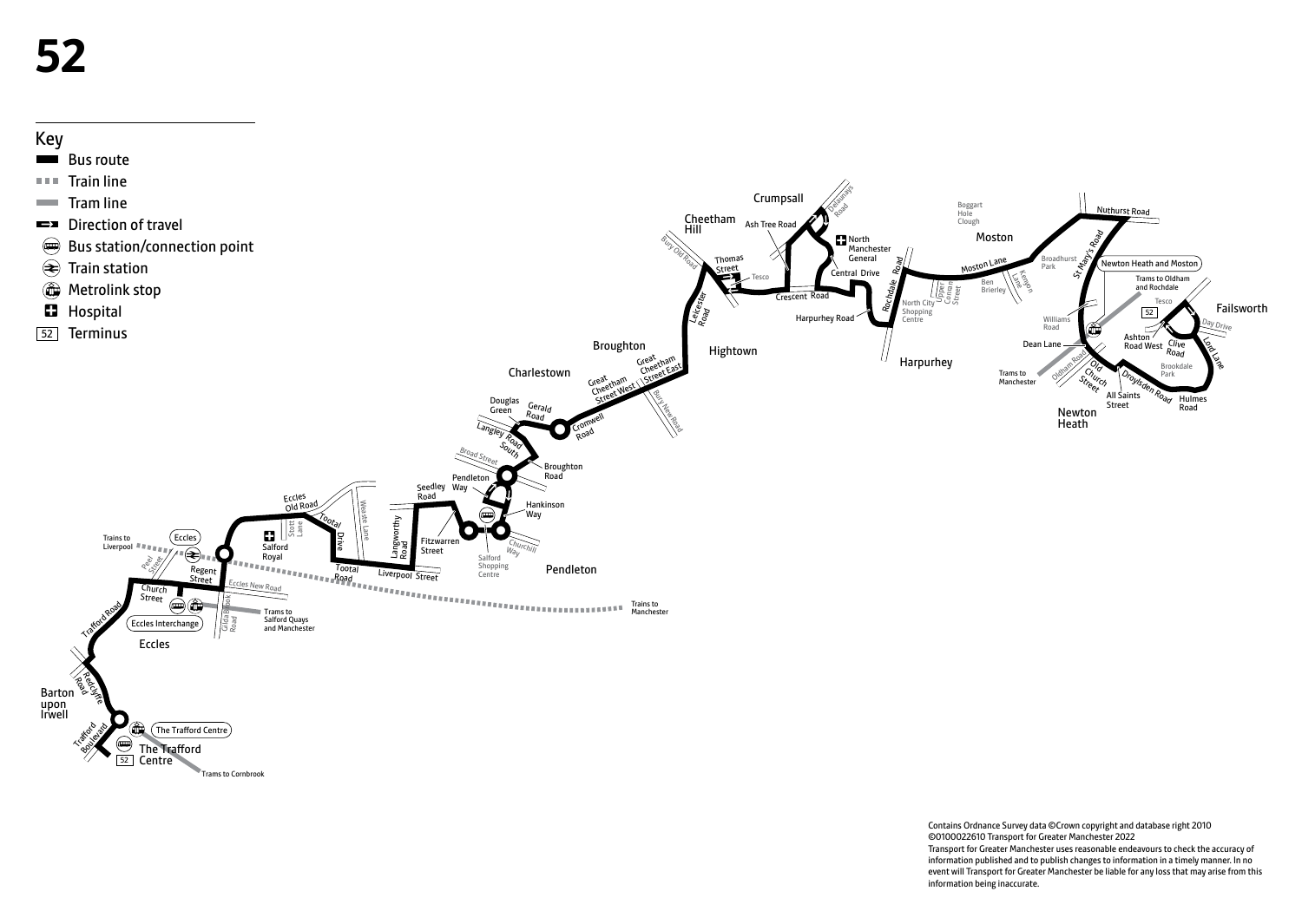# Failsworth — Moston — Pendleton — Eccles — The Trafford Centre 6 1996 1997 1998 1998

# Sundays and public holidays (except Christmas and New Year period)

| Failsworth, Tesco                  |       |      |      |      |      |      |      |      |      |      | 1145 |      | 1245 |      | 1345 |      | 1445 |      | 1545 |
|------------------------------------|-------|------|------|------|------|------|------|------|------|------|------|------|------|------|------|------|------|------|------|
| Newton Heath, Old Church Street    |       |      |      |      |      |      |      |      |      |      | 1154 |      | 1254 |      | 1354 |      | 1454 |      | 1554 |
| Moston, Ben Brierley               |       |      |      |      |      |      |      |      |      |      | 1203 |      | 1303 |      | 1403 |      | 1503 |      | 1603 |
| North Manchester General Hospital  |       |      | 0811 | 0911 |      |      | 1016 | 1046 | 1116 | 1146 | 1216 | 1246 | 1316 | 1346 | 1416 | 1446 | 1516 | 1546 | 1616 |
| Cheetham Hill, Crescent Road       | 0625  | 0717 | 0817 | 0917 | 0947 | 1002 | 1022 | 1052 | 1122 | 1152 | 1224 | 1254 | 1324 | 1354 | 1424 | 1454 | 1524 | 1554 | 1624 |
| <b>Higher Broughton, McDonalds</b> | 0632  | 0725 | 0825 | 0926 | 0956 | 1012 | 1032 | 1103 | 1133 | 1203 | 1235 | 1305 | 1336 | 1406 | 1436 | 1506 | 1536 | 1605 | 1635 |
| <b>Salford Shopping Centre</b>     | 0640. | 0735 | 0835 | 0938 | 1008 | 1024 | 1044 | 1115 | 1145 | 1215 | 1247 | 1317 | 1348 | 1418 | 1448 | 1518 | 1548 | 1617 | 1647 |
| Salford Royal Hospital             |       |      |      | 0948 | 1019 | 1036 | 1056 | 1127 | 1157 | 1227 | 1259 | 1329 | 1400 | 1430 | 1500 | 1530 | 1600 | 1629 | 1659 |
| Eccles, Interchange                |       |      |      | 0952 | 1023 | 1041 | 1101 | 1132 | 1202 | 1232 | 1304 | 1334 | 1405 | 1435 | 1505 | 1535 | 1605 | 1634 | 1704 |
| The Trafford Centre, Bus Station   |       |      |      | 1005 | 1036 | 1054 | 1114 | 1145 | 1215 | 1245 | 1317 | 1347 | 1418 | 1448 | 1518 | 1548 | 1618 | 1647 | 1717 |
|                                    |       |      |      |      |      |      |      |      |      |      |      |      |      |      |      |      |      |      |      |

|                                                       |      |           |      |      |      |           |                | ⋒         | M      |  |
|-------------------------------------------------------|------|-----------|------|------|------|-----------|----------------|-----------|--------|--|
| Failsworth, Tesco                                     |      | 1645      |      | 1743 | 1842 | 1942      | 2040 2140 2240 |           |        |  |
| Newton Heath, Old Church Street                       |      | 1654      |      | 1751 | 1850 | 1950      | 2048 2148 2248 |           |        |  |
| Moston, Ben Brierley                                  |      | 1703      |      | 1759 | 1858 | 1958      | 2056           | 2156      | 2256   |  |
| North Manchester General Hospital 1646 1716 1746 1811 |      |           |      |      | 1910 | 2010      | 2108           | 2208 2308 |        |  |
| Cheetham Hill, Crescent Road                          | 1654 | 1724      | 1751 | 1817 | 1916 | 2016      | 2114           | 2214      | - 2314 |  |
| <b>Higher Broughton, McDonalds</b>                    | 1705 | 1735      | 1801 | 1827 | 1926 | 2026      | 2123           | 2223      | - 2323 |  |
| <b>Salford Shopping Centre</b>                        | 1717 | 1747      | 1813 | 1837 | 1934 | 2034 2131 |                | 2231      | - 2331 |  |
| Salford Royal Hospital                                | 1729 | 1759      | 1823 |      |      |           |                |           |        |  |
| Eccles, Interchange                                   | 1734 | 1804 1828 |      |      |      |           |                |           |        |  |
| The Trafford Centre, Bus Station                      | 1747 | 1817      |      |      |      |           |                |           |        |  |

For details of buses during the Christmas and New Year period, please phone 0161 244 1000

M – Journey provided with the financial support of Transport for Greater Manchester

W– All bus 52 journeys are run using easy access buses. See inside front cover of this leaflet for details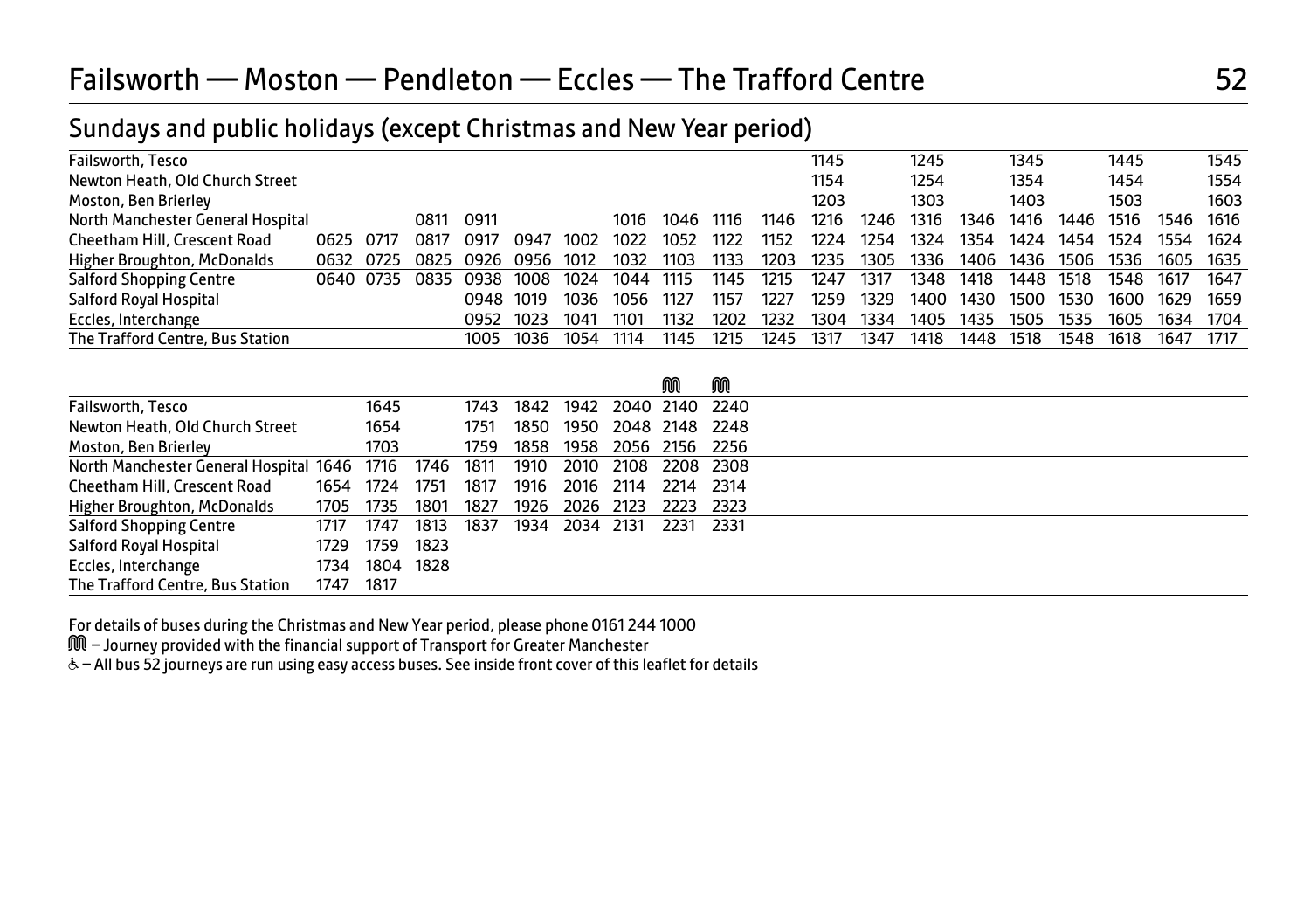# Mondays to Fridays

| TThe Trafford Centre, Bus Station  |      |      |      |      |      |      |      |      |      |      |      | 0721 |      |      | 0751 |      |      | 0821 |      |
|------------------------------------|------|------|------|------|------|------|------|------|------|------|------|------|------|------|------|------|------|------|------|
| Eccles, Interchange                |      |      |      | 0606 | 0626 | 0636 | 0646 | 0656 | 0706 | 0716 | 0726 | 0736 | 0746 | 0756 | 0806 | 0816 | 0826 | 0836 | 0848 |
| Salford Royal Hospital             |      |      |      | 0609 | 0629 | 0639 | 0649 | 0659 | 0710 | 0720 | 0730 | 0741 | 0751 | 0801 | 0811 | 0821 | 0831 | 0841 | 0852 |
| <b>Salford Shopping Centre</b>     |      |      |      | 0621 | 0641 | 0651 | 0701 | 0711 | 0724 | 0735 | 0745 | 0756 | 0806 | 0816 | 0826 | 0837 | 0846 | 0856 | 0907 |
| <b>Higher Broughton, McDonalds</b> |      |      |      | 0631 | 0651 | 0701 | 0712 | 0722 | 0736 | 0747 | 0757 | 0808 | 0819 | 0829 | 0840 | 0852 | 0900 | 0910 | 0920 |
| Cheetham Hill, Tesco               | 0520 | 0540 | 0610 | 0640 | 0700 | 0709 | 0720 | 0730 | 0746 | 0759 | 0807 | 0818 | 0831 | 0839 | 0850 | 0904 | 0910 | 0920 | 0932 |
| North Manchester General Hospita   | 0526 | 0546 | 0616 | 0646 | 0707 |      | 0727 |      |      | 0808 |      |      | 0839 |      |      | 0912 |      |      | 0940 |
| Moston, Ben Brierley               | 0536 | 0556 | 0626 | 0656 | 0720 |      | 0741 |      |      | 0825 |      |      | 0855 |      |      | 0925 |      |      | 0953 |
| Moston, Dean Brook Inn             | 0542 | 0602 | 0632 | 0702 | 0727 |      | 0749 |      |      | 0834 |      |      | 0902 |      |      | 0932 |      |      | 1000 |
| Failsworth, Tesco                  | 0552 | 0612 | 0642 | 0712 | 0738 |      | 0804 |      |      | 0845 |      |      | 0913 |      |      | 0943 |      |      | 1011 |
|                                    |      |      |      |      |      |      |      |      |      |      |      |      |      |      |      |      |      |      |      |
| The Trafford Centre, Bus Station   |      | 0855 |      |      | 0925 |      |      | 0955 |      | 1015 |      |      | 1045 |      |      | 1115 |      |      | 1145 |
| Eccles, Interchange                | 0900 | 0910 | 0920 | 0930 | 0940 | 0950 | 1000 | 1010 | 1020 | 1030 | 1040 | 1050 | 1100 | 1110 | 1120 | 1130 | 1140 | 1150 | 1200 |
| <b>Salford Royal Hospital</b>      | 0904 | 0914 | 0924 | 0934 | 0944 | 0954 | 1004 | 1014 | 1024 | 1034 | 1044 | 1054 | 1104 | 1114 | 1124 | 1134 | 1144 | 1154 | 1204 |
| <b>Salford Shopping Centre</b>     | 0918 | 0928 | 0938 | 0948 | 0958 | 1008 | 1018 | 1028 | 1038 | 1048 | 1058 | 1108 | 1118 | 1128 | 1138 | 1148 | 1158 | 1208 | 1218 |
| <b>Higher Broughton, McDonalds</b> | 0930 | 0940 | 0950 | 1000 | 1010 | 1020 | 1030 | 1040 | 1050 | 1100 | 1110 | 1120 | 1130 | 1140 | 1150 | 1200 | 1210 | 1220 | 1230 |
| Cheetham Hill, Tesco               | 0940 | 0950 | 1002 | 1010 | 1020 | 1032 | 1040 | 1050 | 1102 | 1110 | 1120 | 1132 | 1140 | 1150 | 1202 | 1210 | 1220 | 1232 | 1240 |
| North Manchester General Hospital  |      |      | 1010 |      |      | 1040 |      |      | 1110 |      |      | 1140 |      |      | 1210 |      |      | 1240 |      |
| Moston, Ben Brierley               |      |      | 1023 |      |      | 1053 |      |      | 1123 |      |      | 1153 |      |      | 1223 |      |      | 1254 |      |
| Moston, Dean Brook Inn             |      |      | 1030 |      |      | 1100 |      |      | 1130 |      |      | 1200 |      |      | 1230 |      |      | 1301 |      |
| Failsworth, Tesco                  |      |      | 1041 |      |      | 1111 |      |      | 1141 |      |      | 1211 |      |      | 1241 |      |      | 1312 |      |
| The Trafford Centre, Bus Station   |      |      | 1215 |      |      | 1245 |      |      | 1315 |      |      | 1345 |      |      | 1415 |      |      | 1445 |      |
| Eccles, Interchange                | 1210 | 1220 | 1230 | 1240 | 1250 | 1300 | 1310 | 1320 | 1330 | 1340 | 1350 | 1400 | 1410 | 1420 | 1430 | 1440 | 1450 | 1500 | 1510 |
| Salford Royal Hospital             | 1214 | 1224 | 1234 | 1244 | 1254 | 1304 | 1314 | 1324 | 1334 | 1344 | 1354 | 1404 | 1414 | 1424 | 1434 | 1444 | 1454 | 1505 | 1515 |
| <b>Salford Shopping Centre</b>     | 1228 | 1238 | 1248 | 1258 | 1308 | 1318 | 1328 | 1338 | 1348 | 1358 | 1408 | 1418 | 1428 | 1438 | 1448 | 1459 | 1509 | 1522 | 1532 |
| <b>Higher Broughton, McDonalds</b> | 1240 | 1250 | 1300 | 1310 | 1320 | 1330 | 1340 | 1350 | 1400 | 1410 | 1420 | 1430 | 1440 | 1451 | 1502 | 1514 | 1524 | 1537 | 1547 |
| Cheetham Hill, Tesco               | 1250 | 1302 | 1310 | 1320 | 1332 | 1340 | 1350 | 1402 | 1410 | 1420 | 1432 | 1440 | 1450 | 1503 | 1512 | 1524 | 1537 | 1548 | 1600 |
|                                    |      | 1310 |      |      | 1340 |      |      | 1410 |      |      | 1440 |      |      | 1511 |      |      | 1545 |      | 1608 |
| North Manchester General Hospital  |      | 1323 |      |      | 1353 |      |      | 1423 |      |      | 1457 |      |      | 1529 |      |      | 1600 |      | 1625 |
| Moston, Ben Brierley               |      | 1330 |      |      | 1400 |      |      |      |      |      | 1505 |      |      | 1538 |      |      | 1607 |      | 1632 |
| Moston, Dean Brook Inn             |      | 1341 |      |      | 1411 |      |      | 1430 |      |      | 1516 |      |      | 1549 |      |      |      |      | 1643 |
| Failsworth, Tesco                  |      |      |      |      |      |      |      | 1441 |      |      |      |      |      |      |      |      | 1618 |      |      |

& - All bus 52 journeys are run using easy access buses. See inside front cover of this leaflet for details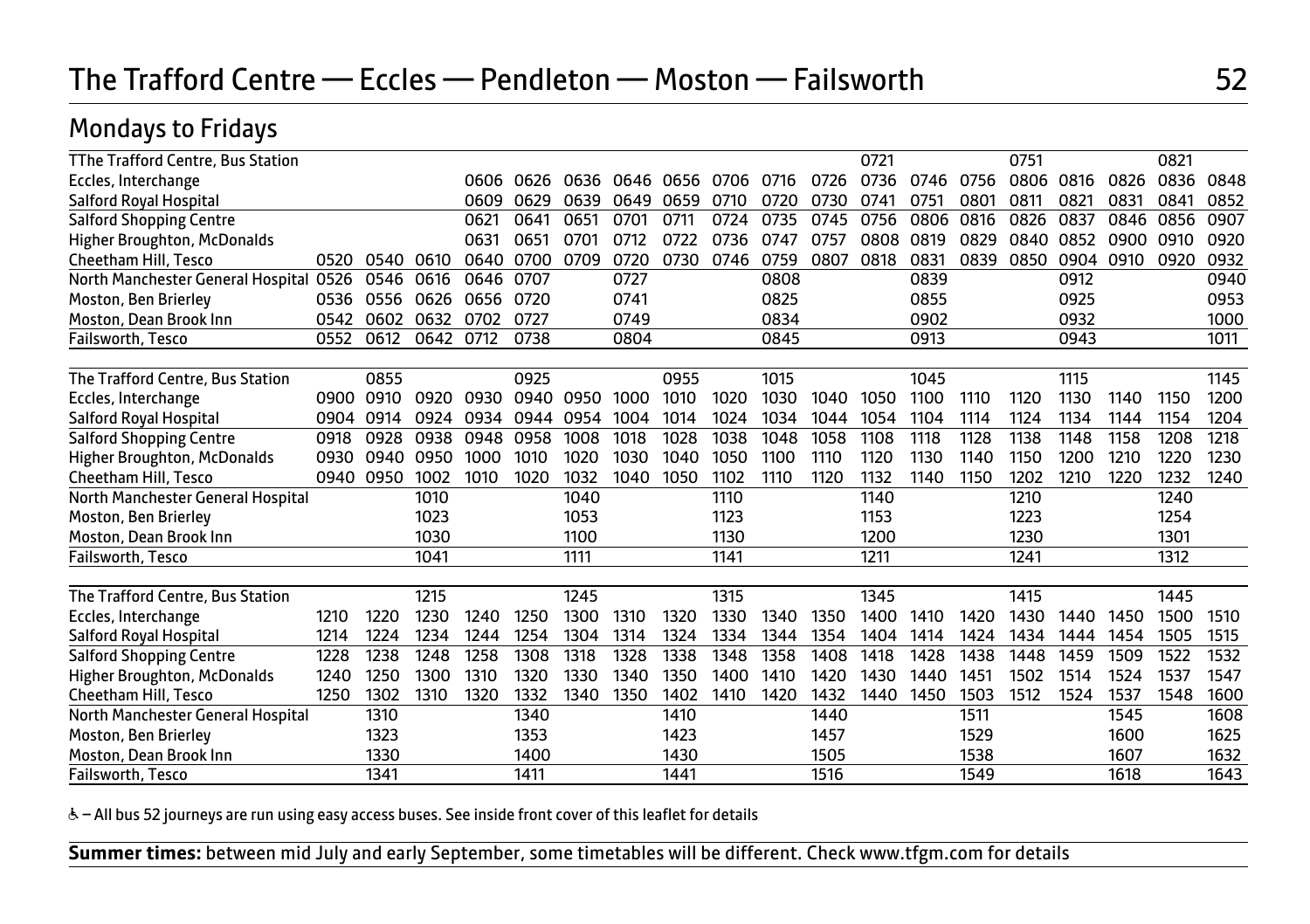## Mondays to Fridays (continued)

| The Trafford Centre, Bus Station       |      | 1515 |      |      | 1545 |      |      | 1619 |      |      | 1652 |      |      | 1722 |      |      | 1755 |      | 1825 |
|----------------------------------------|------|------|------|------|------|------|------|------|------|------|------|------|------|------|------|------|------|------|------|
| Eccles, Interchange                    | 1520 | 1530 | 1540 | 1550 | 1600 | 1610 | 1622 | 1634 | 1646 | 1657 | 1707 | 1717 | 1727 | 1737 | 1747 | 1758 | 1810 | 1825 | 1840 |
| Salford Royal Hospital                 | 1525 | 1535 | 1545 | 1555 | 1605 | 1615 | 1627 | 1639 | 1651 | 1702 | 1712 | 1721 | 1731 | 1741 | 1751 | 1802 | 1814 | 1829 | 1844 |
| <b>Salford Shopping Centre</b>         | 1541 | 1551 | 1601 | 1611 | 1622 | 1632 | 1642 | 1654 | 1706 | 1717 | 1727 | 1736 | 1746 | 1756 | 1805 | 1816 | 1828 | 1843 | 1858 |
| <b>Higher Broughton, McDonalds</b>     | 1556 | 1606 | 1616 | 1626 | 1637 | 1647 | 1657 | 1709 | 1721 | 1731 | 1741 | 1749 | 1759 | 1809 | 1817 | 1828 | 1840 | 1855 | 1910 |
| Cheetham Hill, Tesco                   | 1607 | 1617 | 1629 | 1637 | 1648 | 1700 | 1708 | 1720 | 1734 | 1742 | 1752 | 1802 | 1810 | 1820 | 1830 | 1838 | 1850 | 1907 | 1920 |
| North Manchester General Hospital      |      |      | 1638 |      |      | 1708 |      |      | 1742 |      |      | 1810 |      |      | 1838 |      |      | 1915 |      |
| Moston, Ben Brierley                   |      |      | 1654 |      |      | 1726 |      |      | 1757 |      |      | 1824 |      |      | 1851 |      |      | 1928 |      |
| Moston, Dean Brook Inn                 |      |      | 1701 |      |      | 1733 |      |      | 1804 |      |      | 1831 |      |      | 1858 |      |      | 1935 |      |
| Failsworth, Tesco                      |      |      | 1712 |      |      | 1744 |      |      | 1815 |      |      | 1842 |      |      | 1909 |      |      | 1946 |      |
|                                        |      |      |      |      |      |      |      |      |      |      |      |      |      |      |      |      |      |      |      |
| The Trafford Centre, Bus Station       |      | 1855 |      | 1925 | 1955 | 2025 | 2125 | 2225 |      |      |      |      |      |      |      |      |      |      |      |
| Eccles, Interchange                    | 1855 | 1910 | 1925 | 1940 | 2007 | 2037 | 2137 | 2237 |      |      |      |      |      |      |      |      |      |      |      |
| Salford Royal Hospital                 | 1859 | 1914 | 1929 | 1944 | 2011 | 2041 | 2141 | 2241 |      |      |      |      |      |      |      |      |      |      |      |
| <b>Salford Shopping Centre</b>         | 1913 | 1928 | 1943 | 1957 | 2024 | 2053 | 2153 | 2253 | 2353 |      |      |      |      |      |      |      |      |      |      |
| Higher Broughton, McDonalds            | 1925 | 1940 | 1954 | 2007 | 2034 | 2103 | 2203 | 2303 | 0003 |      |      |      |      |      |      |      |      |      |      |
| Cheetham Hill, Tesco                   | 1933 | 1948 | 2002 | 2015 | 2042 | 2112 | 2212 | 2311 | 0011 |      |      |      |      |      |      |      |      |      |      |
| North Manchester General Hospital 1941 |      |      | 2008 |      |      | 2118 | 2218 |      |      |      |      |      |      |      |      |      |      |      |      |
| Moston, Ben Brierley                   |      |      | 2020 |      |      | 2129 | 2229 |      |      |      |      |      |      |      |      |      |      |      |      |
| Moston, Dean Brook Inn                 |      |      | 2026 |      |      | 2135 | 2235 |      |      |      |      |      |      |      |      |      |      |      |      |
| Failsworth, Tesco                      |      |      | 2036 |      |      | 2145 | 2245 |      |      |      |      |      |      |      |      |      |      |      |      |

# Saturdays

| The Trafford Centre, Bus Station       |      |           |           |      | 0752 |           | 0820 |      | 0850           |      | 0920 |      | 0945 |      |      | 1015 |      |      | 1045 |
|----------------------------------------|------|-----------|-----------|------|------|-----------|------|------|----------------|------|------|------|------|------|------|------|------|------|------|
| Eccles, Interchange                    |      |           |           | 0750 | 0805 | 0820      | 0835 | กลรด | 0905           | 0920 | 0935 | 0950 | 1000 | 1010 | 1020 | 1030 | 1040 | 1050 | 1100 |
| Salford Royal Hospital                 |      |           |           | 0753 |      | 0808 0824 | 0839 | 0854 | 0909 0924 0939 |      |      | 0954 | 1004 | 1014 | 1024 | 1034 | 1044 | 1054 | 1104 |
| <b>Salford Shopping Centre</b>         |      | 0652 0722 | 0752      | 0807 | 0822 | 0838      | 0853 | 0908 | 0923           | 0938 | 0953 | 1008 | 1018 | 1028 | 1038 | 1048 | 1058 | 1108 | 1118 |
| Higher Broughton, McDonalds            | 0702 | 0732      | 0802      | 0817 | 0832 | 0849      | 0904 | 0919 | 0934           | 0949 | 1004 | 1019 | 1029 | 1039 | 1049 | 1059 | 1109 | 1119 | 1129 |
| Cheetham Hill, Tesco                   | 0712 | 0742      | 0812      | 0827 | 0842 | 0901      | 0914 | 0931 | 0944           | 1001 | 1014 | 1031 | 1039 | 1049 | 1101 | 1109 | 1119 | 1131 | 1139 |
| North Manchester General Hospital 0719 |      | 0749 0819 |           |      |      | 0849 0909 |      | 0939 |                | 1009 |      | 1039 |      |      | 1109 |      |      | 1139 |      |
| Moston, Ben Brierley                   | 0730 |           | 0800 0830 |      |      | 0900 0922 |      | 0952 |                | 1022 |      | 1052 |      |      | 1122 |      |      | 1152 |      |
| Moston, Dean Brook Inn                 | 0737 | 0807      | 0837      |      | 0907 | 0929      |      | 0959 |                | 1029 |      | 1059 |      |      | 1129 |      |      | 1159 |      |
| Failsworth, Tesco                      | 0747 | 0817      | 0847      |      | 0917 | 0940      |      | 1010 |                | 1040 |      | 1110 |      |      | 1140 |      |      | 1210 |      |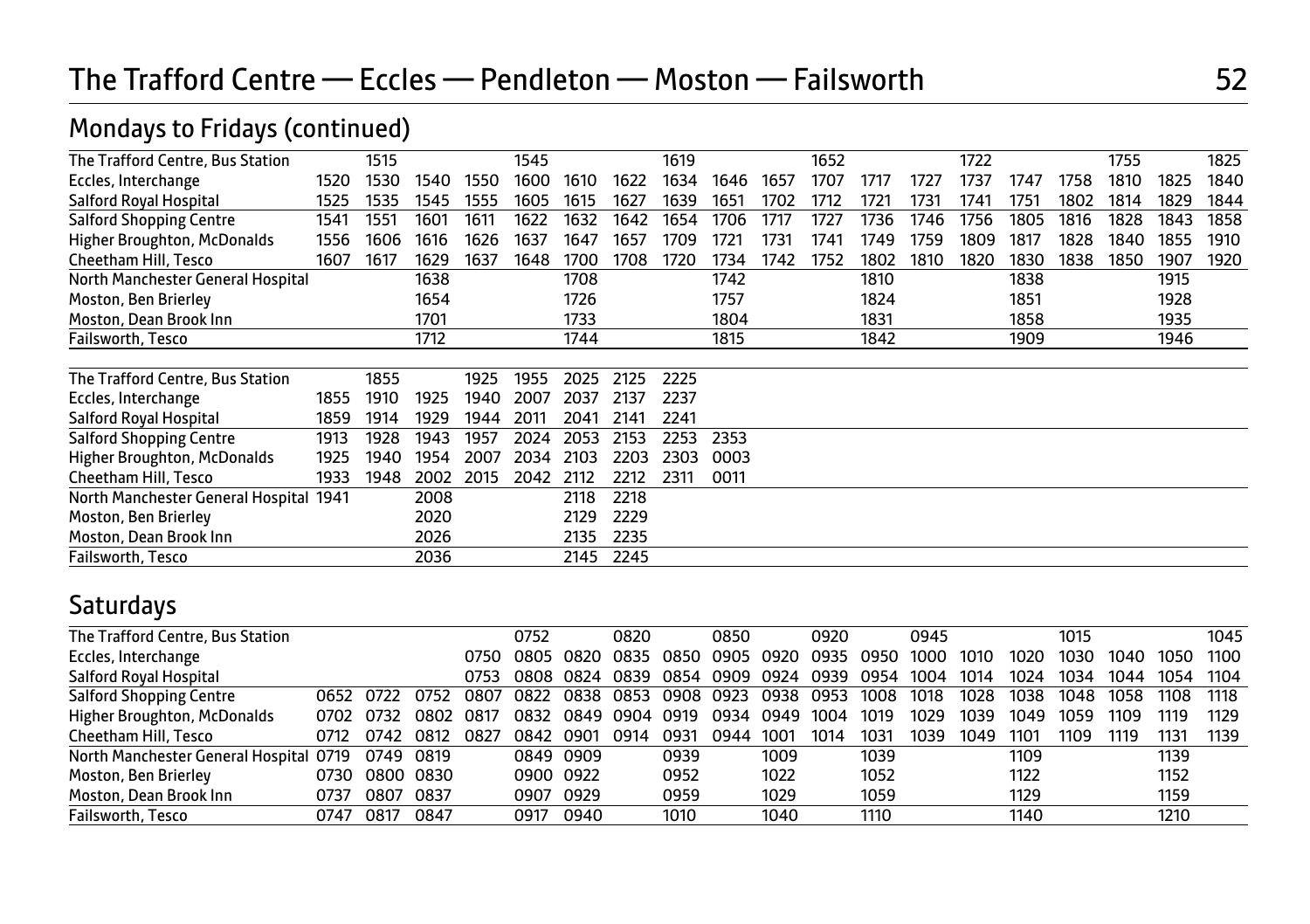# Saturdays (continued)

| The Trafford Centre, Bus Station   |      |      | 1115 |      |      |      | 45   |    |    | 15 |    |       | 1645 |      |      | 1720 |      | 1750 |      |
|------------------------------------|------|------|------|------|------|------|------|----|----|----|----|-------|------|------|------|------|------|------|------|
| Eccles, Interchange                | 1110 | 1120 | 1130 | 1140 |      | 50   | 00   | 10 | 20 | 30 | 40 |       | 1700 | 1710 | 1720 | 1735 | 1750 | 1805 | 1820 |
| Salford Royal Hospital             | 1114 | 1124 | 1134 | 1144 |      | 54   | 04   | 14 | 24 | 34 | 44 |       | 1704 | 1714 | 1724 | 1739 | 1754 | 1809 | 1824 |
| <b>Salford Shopping Centre</b>     | 1128 | 1138 | 1148 | 1158 |      | 08   | 18   | 28 | 38 | 48 | 58 | mins  | 1718 | 1728 | 1738 | 1753 | 1808 | 1823 | 1838 |
| <b>Higher Broughton, McDonalds</b> | 1139 | 1149 | 1159 | 1210 | then | 20   | 30   | 50 | 50 | 00 | 10 | past  | 1730 | 1739 | 1750 | 1805 | 1819 | 1834 | 1849 |
| Cheetham Hill, Tesco               | 1149 | 1201 | 1209 | 1220 | at   | 32   | 40   | 50 | 02 | 10 | 20 | each  | 1740 | 1749 | 1802 | 1815 | 1831 | 1844 | 1901 |
| North Manchester General Hospital  |      | 1209 |      |      |      | 40   |      |    | 10 |    |    | hour  |      |      | 1810 |      | 1839 |      | 1909 |
| Moston, Ben Brierley               |      | 1222 |      |      |      | 53   |      |    | 23 |    |    | until |      |      | 1823 |      |      |      | 1921 |
| Moston, Dean Brook Inn             |      | 1229 |      |      |      | 00   |      |    | 30 |    |    |       |      |      | 1830 |      |      |      | 1928 |
| Failsworth, Tesco                  |      | 1240 |      |      |      | 11   |      |    | 41 |    |    |       |      |      | 1841 |      |      |      | 1938 |
|                                    |      |      |      |      |      |      |      |    |    |    |    |       |      |      |      |      |      |      |      |
| The Trafford Centre, Bus Station   | 1820 | 1850 | 1925 | 2025 | 2125 |      |      |    |    |    |    |       |      |      |      |      |      |      |      |
| Eccles, Interchange                | 1835 | 1905 | 1937 | 2037 | 2137 |      |      |    |    |    |    |       |      |      |      |      |      |      |      |
| Salford Royal Hospital             | 1839 | 1909 | 1941 | 2041 | 2141 |      |      |    |    |    |    |       |      |      |      |      |      |      |      |
| <b>Salford Shopping Centre</b>     | 1853 | 1923 | 1953 | 2053 | 2153 | 2253 | 2353 |    |    |    |    |       |      |      |      |      |      |      |      |
| <b>Higher Broughton, McDonalds</b> | 1903 | 1933 | 2003 | 2103 | 2203 | 2303 | 0003 |    |    |    |    |       |      |      |      |      |      |      |      |
| Cheetham Hill, Tesco               | 1913 | 1942 | 2012 | 2112 | 2212 | 2311 | 0011 |    |    |    |    |       |      |      |      |      |      |      |      |
| North Manchester General Hospital  |      | 1948 | 2018 | 2118 | 2218 |      |      |    |    |    |    |       |      |      |      |      |      |      |      |
| Moston, Ben Brierley               |      |      | 2029 | 2129 | 2229 |      |      |    |    |    |    |       |      |      |      |      |      |      |      |
| Moston, Dean Brook Inn             |      |      | 2035 | 2135 | 2235 |      |      |    |    |    |    |       |      |      |      |      |      |      |      |
| Failsworth, Tesco                  |      |      | 2045 | 2145 | 2245 |      |      |    |    |    |    |       |      |      |      |      |      |      |      |
|                                    |      |      |      |      |      |      |      |    |    |    |    |       |      |      |      |      |      |      |      |

& - All bus 52 journeys are run using easy access buses. See inside front cover of this leaflet for details